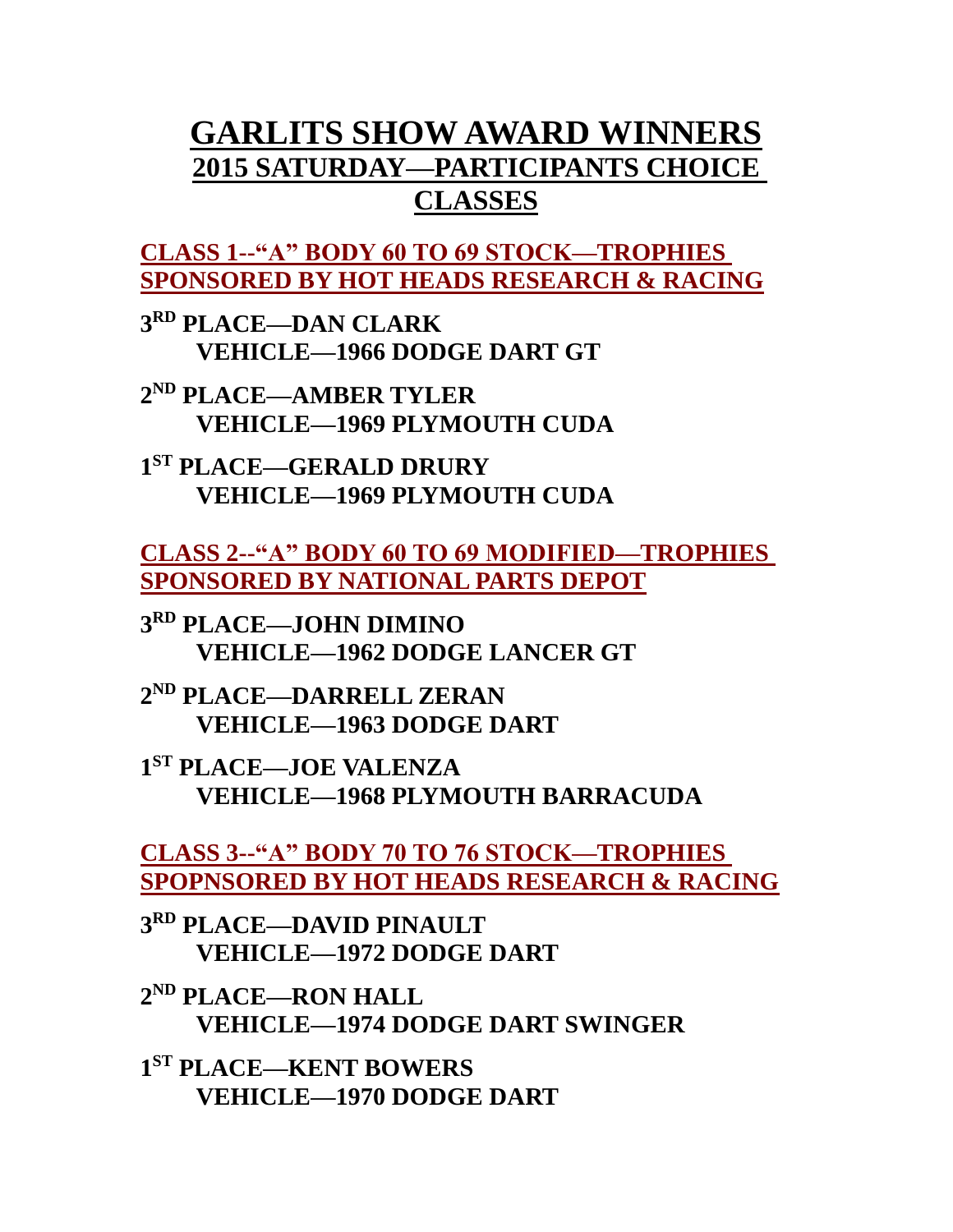**CLASS 4--"A" BODY 70 TO 76 MODIFIED—TROPHIES SPONSORED BY HOT HEADS RESEARCH & RACING**

**3 RD PLACE—KURT WACHTMAN VEHICLE—1972 PLYMOUTH DUSTER 340**

**2 ND PLACE—BARRY LONG VEHICLE—1972 PLYMOUTH DUSTER TWISTER**

**1 ST PLACE—RALPH WARD VEHICLE—1973 PLYMOUTH DUSTER**

**CLASS 5--"B" BODY 62 TO 67 STOCK—TROPHIES SPONSORED BY REALISTIC AUTO**

**3 RD PLACE—BARRY WARD VEHICLE—1962 PLYMOUTH SAVOY**

**2 ND PLACE—RICHARD GOTTLIEB VEHICLE—1965 PLYMOUTH BELVEDERE**

**1 ST PLACE—CHRISTIAN BUTERA VEHICLE—1966 DODGE HEMI CHARGER**

**CLASS 6--"B" BODY 62 TO 67 MODIFIED—TROPHIES SPONSORED BY HOT HEADS RESEARCH & RACING**

**3 RD PLACE—KENNY WHITE VEHICLE—1967 PLYMOUTH GTX**

**2 ND PLACE—ALDO BOSSELLI VEHICLE—1966 PLYMOUTH SATELLITE**

**1 ST PLACE—GLORIA MONTOYA-HENDRIX VEHICLE—1964 PLYMOUTH GTX**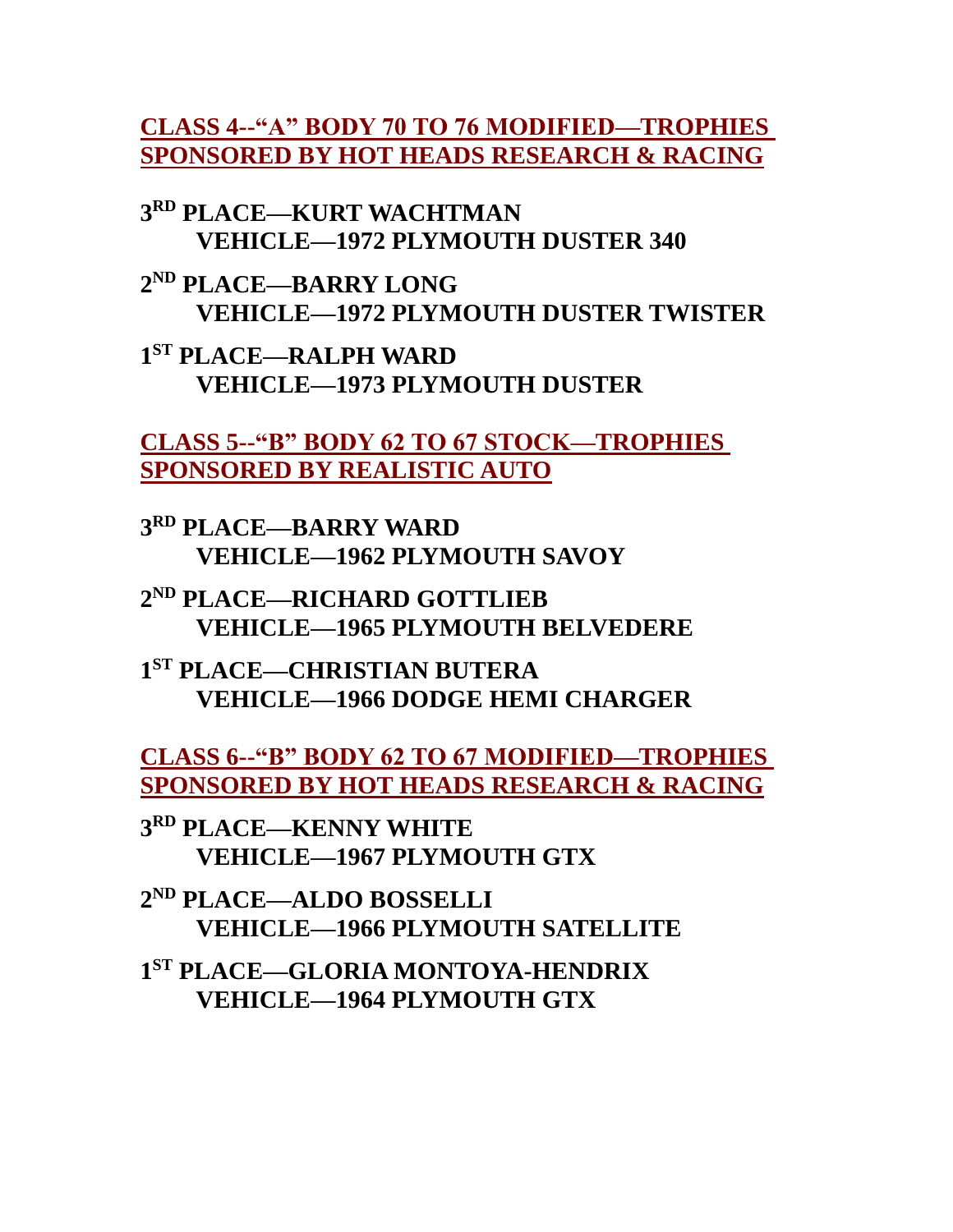**CLASS 7--"B" BODY 68 TO 70 STOCK—TROPHIES SPONSORED BY NAPA**

**3 RD PLACE—THOMAS DAY VEHICLE—1973 DODGE CHARGER**

**2 ND PLACE—JAMES STRAWDER VEHICLE—1968 DODGE CHARGER**

**1 ST PLACE—DAVE ABERNANTHY VEHICLE—1969 ½ DODGE SUPER BEE A12**

**CLASS 8--"B" 68 TO 70 MODIFIED—TROPHIES SPONSORED BY HOT HEADS RESEARCH & RACING**

**3 RD PLACE—CHRIS & KRYS STREET VEHICLE—1970 PLYMOUTH SUPER BIRD CLONE**

**2 ND PLACE--MURRY VEHICLE—1969 PLYMOUTH ROADRUNNER**

**1 ST PLACE—ALFIE BRADLEY VEHICLE—1969 ½ PLYMOUTH ROADRUNNER**

**CLASS 9--"B" BODY 71 TO 79 ALL—TROPHIES SPONSORED BY NAPA**

**3 RD PLACE—RICHARD & RENE BENDER VEHICLE—1974 PLYMOUTH ROADRUNNER**

**2 ND PLACE—ORLANDO RODRIGUEZ VEHICLE—1971 DODGE CHARGER R/T**

**1 ST PLACE—TOM BROWN VEHICLE—1972 DODGE CHARGER**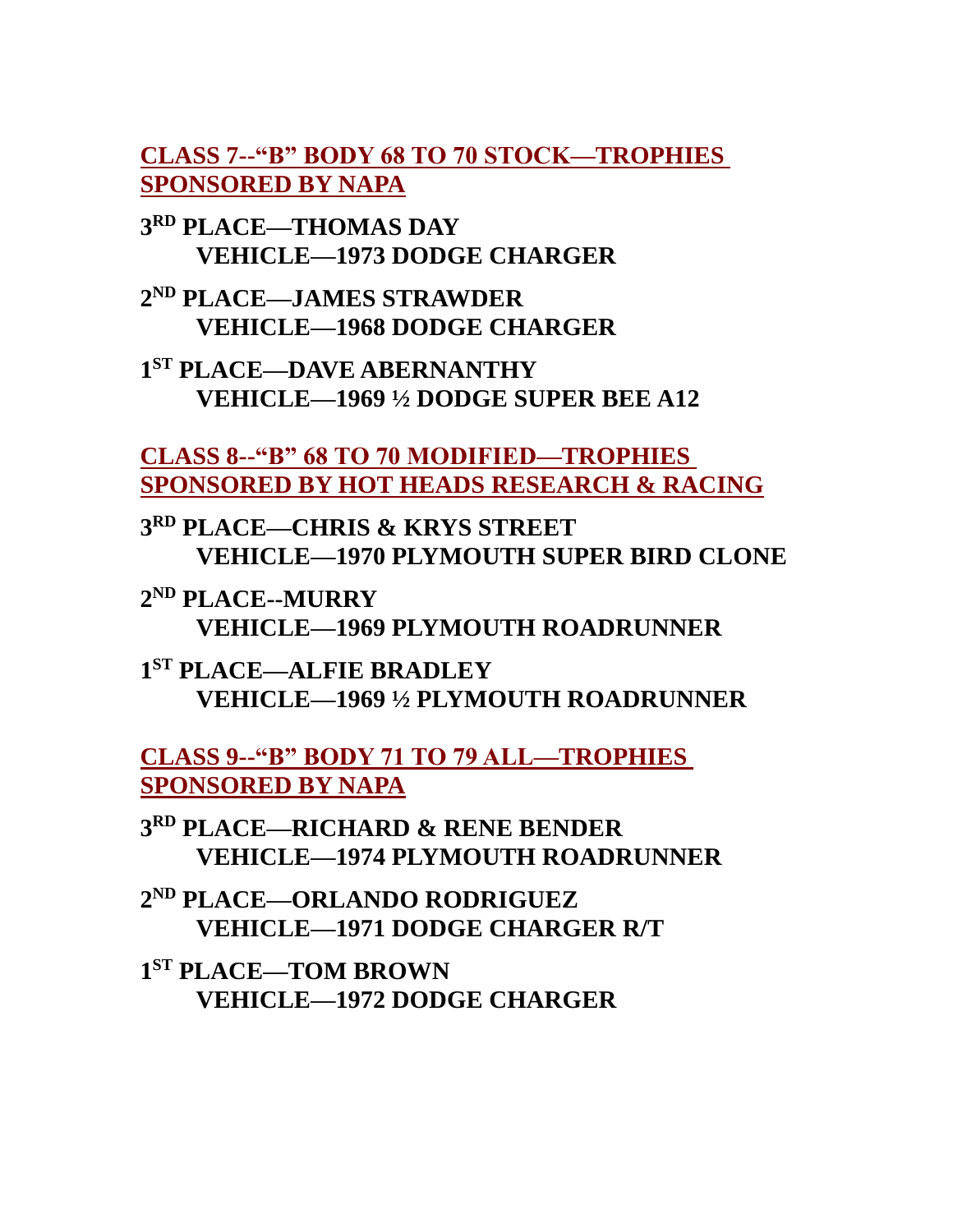**CLASS 10--"E" BODY PLYMOUTH STOCK**

**3 RD PLACE—ROBERT FUTCH VEHICLE—1972 PLYMOUTH CUDA**

**2 ND PLACE—ROD NELMS VEHICLE—1970 PLYMOUTH CUDA**

**1 ST PLACE—BILL FLYNN VEHICLE—1971 PLYMOUTH CUDA CONVERT**

**CLASS 11--"E" BODY DODGE STOCK**

**3 RD PLACE—MICHAEL KOCH VEHICLE—1971 DODGE CHALLENGER R/T**

**2 ND PLACE—JOHN HOWARD VEHICLE—1970 DODGE CHALLENGER R/T**

**1 ST PLACE—ALEX FOSTER VEHICLE—1970 DODGE CHALLENGER T/A**

**CLASS 12--"E" BODY MODIFIED ALL**

**3 RD PLACE—JEFF EBERTFLUS VEHICLE—1973 DODGE CHALLENGER**

**2 ND PLACE—BEVERLY BLANDFORD VEHICLE—1972 DODGE CHALLENGER**

**1 ST PLACE—PETE MORGAN VEHICLE—1971 DODGE CHALLENGER R/T**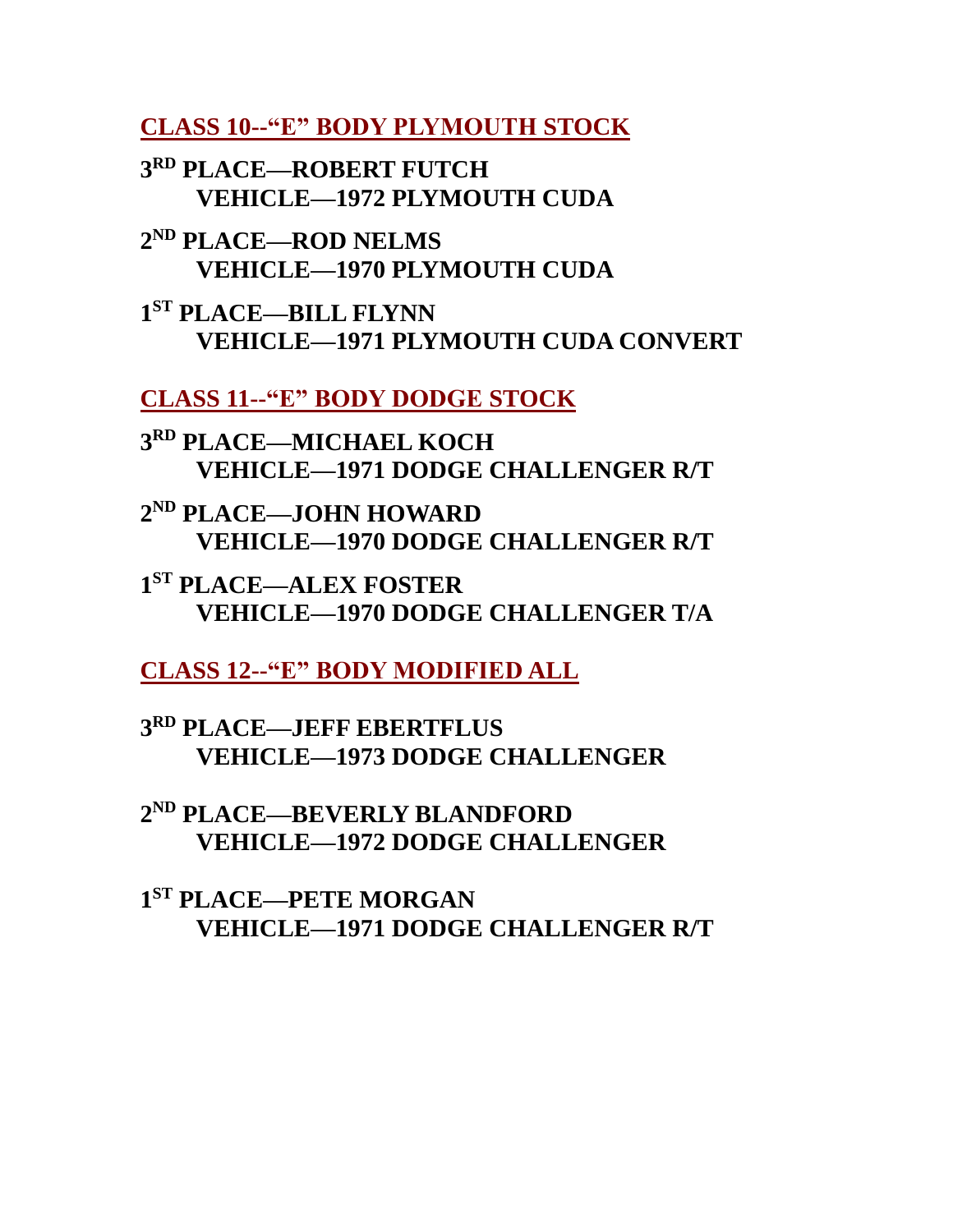**CLASS 13--AMC--NOT LISTED IN MUSCLE--TROPHIES SPONSORED BY HERB'S PARTS**

**3 RD PLACE—RICK PITTMAN** VEHICLE—1961 RAMBLER WAGON

**2 ND PLACE—DAVE GOODWIN VEHICLE—1977 AMC MATADOR**

**1 ST PLACE—HENRY AGEE VEHICLE—1973 AMC GREMLIN**

**CLASS 14--AMC MUSCLE--AMX, THE MACHINE, REBEL & SC SCRAMBLER**

**3 RD PLACE—LOUIE & CAROL LANTHRIP VEHICLE—1971 AMC AMX**

**2 ND PLACE—DOUG NOLAND VEHICLE—1970 AMC AMX**

**1 ST PLACE—MANUEL CHEEK VEHICLE—1969 AMC S/C RAMBLER**

**CLASS 15--TRUCK, VAN & JEEP ALL**

**3 RD PLACE—MICHAEL NELSON VEHICLE—1955 DODGE PICKUP**

**2 ND PLACE—ALAN ARDO VEHICLE—2005 DODGE 1500 RAM RUMBLE BEE**

**1 ST PLACE—NEIL HERSMAN VEHICLE—2004 DODGE RAM 1500**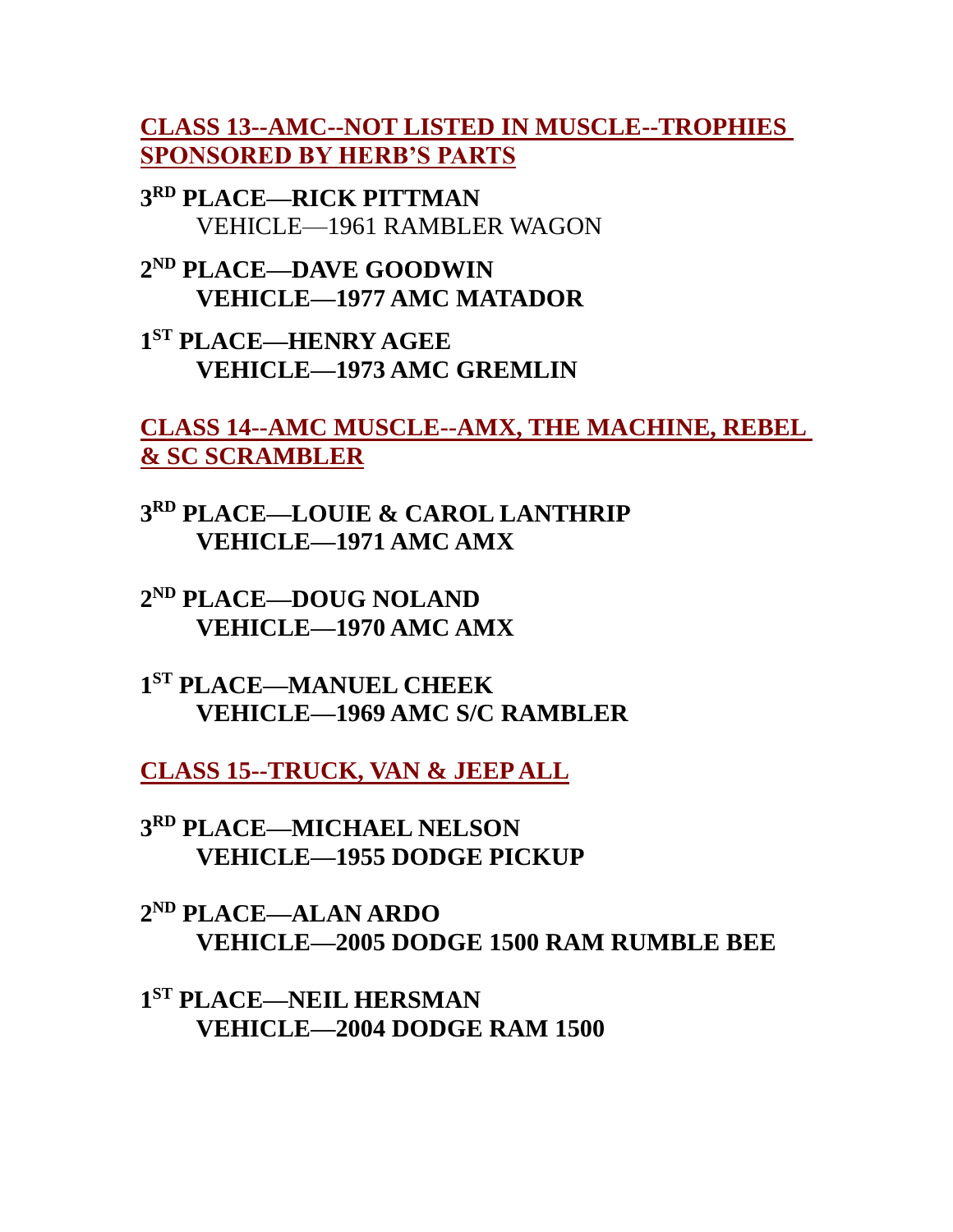**CLASS 16—FRONT WHEEL DRIVE ALL**

**3 RD PLACE—JEREMY LEWIS/LUCAS MARGUIS VEHICLE-2013 DODGE DART/2012 CHRYSLER 200S**

**2 ND PLACE—ADAM MCGINNIS VEHICLE—2014 DODGE DART GT**

**1 ST PLACE—KEVIN STEELE VEHICLE—2014 DODGE DART GT**

**CLASS 17—REAR WHEEL DRIVE NCE (STOCK & MODIFIED UNLESS IN CLASS 18)**

**3 RD PLACE—KEITH ZONTS VEHICLE—1966 DODGE POLARA**

**2 ND PLACE—AL & DEE COLACICCO VEHICLE—1961 CHRYSLER WINDSOR**

**1 ST PLACE—RICHARD KOCH VEHICLE—1959 PLYMOUTH BELVEDERE**

**CLASS 18--PRO STREET, COMPETITION, STREET ROD & CUSTOM**

**3 RD PLACE—JOE & PAM MAZZOLA VEHICLE—1970 PLYMOUTH CUDA**

**2 ND PLACE—J & B JENNINGS VEHICLE—1936 DESOTO 5 WINDOW**

**1 ST PLACE—LUC VIAU VEHICLE—1966 PLYMOUTH FURY III**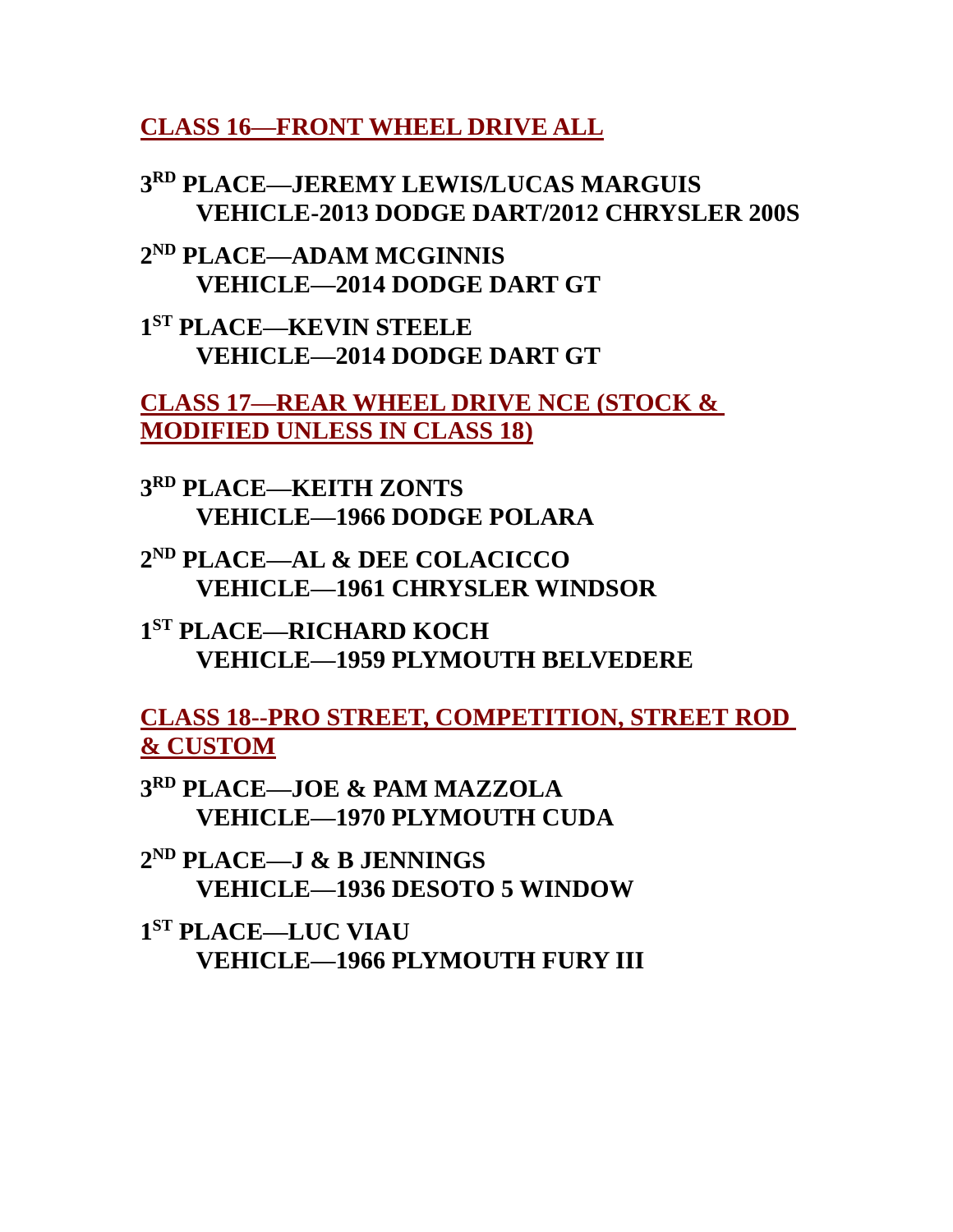**CLASS 19--LX & LD 2005 TO PRESENT STOCK**

**3 RD PLACE—JOHN & MICHELE DAY VEHICLE—2012 CHRYSLER 300 SRT 8**

**2 ND PLACE—RON TEFERTILLER VEHICLE—2014 DODGE CHARGER R/T**

**1 ST PLACE—MELANIE DION VEHICLE—2015 DODGE CHARGER R/T**

**CLASS 20--LX & LD 2005 TO PRESENT MODIFIED (4 TO 12 MODS)**

**3 RD PLACE—HECTOR PEREZ VEHICLE—2014 DODGE R/T** 

**2 ND PLACE—THOMAS FETTERS VEHICLE—2007 DODGE CHARGER DAYTONA R/T**

**1 ST PLACE—CAROL & WILLIAM RAY VEHICLE—2008 DODGE CHARGER SUPER BEE**

**CLASS 21--LC 2008 TO PRESENT STOCK**

**3 RD PLACE—RICHARD WHIPPLE VEHICLE—2015 DODGE CHALLENGER R/T SCAT PACK**

**2 ND PLACE—JAMES PEACH VEHICLE—2011 DODGE CHALLENGER SRT**

**1 ST PLACE—JACOB ISTVANDITSCH VEHICLE—2010 DODGE CHALLENGER**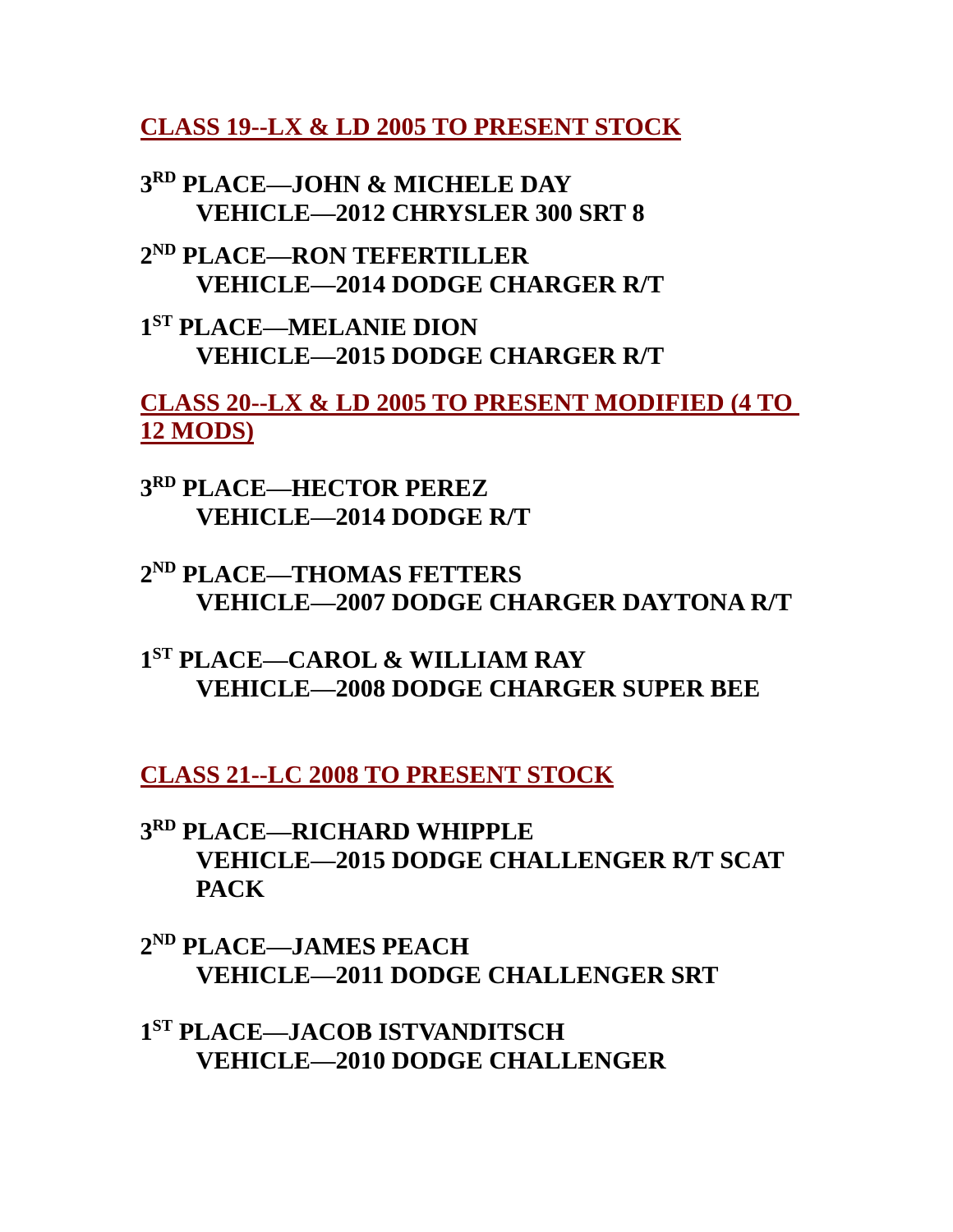# **CLASS 22--LC 2008 TO PRESENT MODIFIED (4 TO 12 MODS)**

**3 RD PLACE—JON BIDDLE VEHICLE—2015 DODGE CHALLENGER**

**2 ND PLACE—ROYCE AMSDEN VEHICLE—2014 DODGE CHALLENGER R/T**

**1 ST PLACE—NEVA OVERSTREET VEHICLE—2014 DODGE CHALLENGER SHAKER**

## **CLASS 23—LX, LD & LC HEAVY MODIFIED (13 OR MORE MODS)**

**3 RD PLACE—N/A VEHICLE**

**2 ND PLACE—RON & MELANIE MALONE VEHICLE—2007 DODGE CHARGER DAYTONA R/T**

**1 ST PLACE—CHARLIE & LEE ROUX VEHICLE—2008 DODGE CHARGER**

**FMA CHOICE**

**CLASSIC MOPAR—JOE & PAM MAZZOLA VEHICLE—1970 PLYMOUTH CUDA PLUS \$100 GIFT CERTIFICATE FROM STINGER/AAR QUALITY FIBERGLASS**

**MODERN MOPAR—KEITH PARKER VEHICLE—1997 PLYMOUTH PROWLER PLUS A \$100 GIFT CERTIFICATE FROM TIRE RACK**